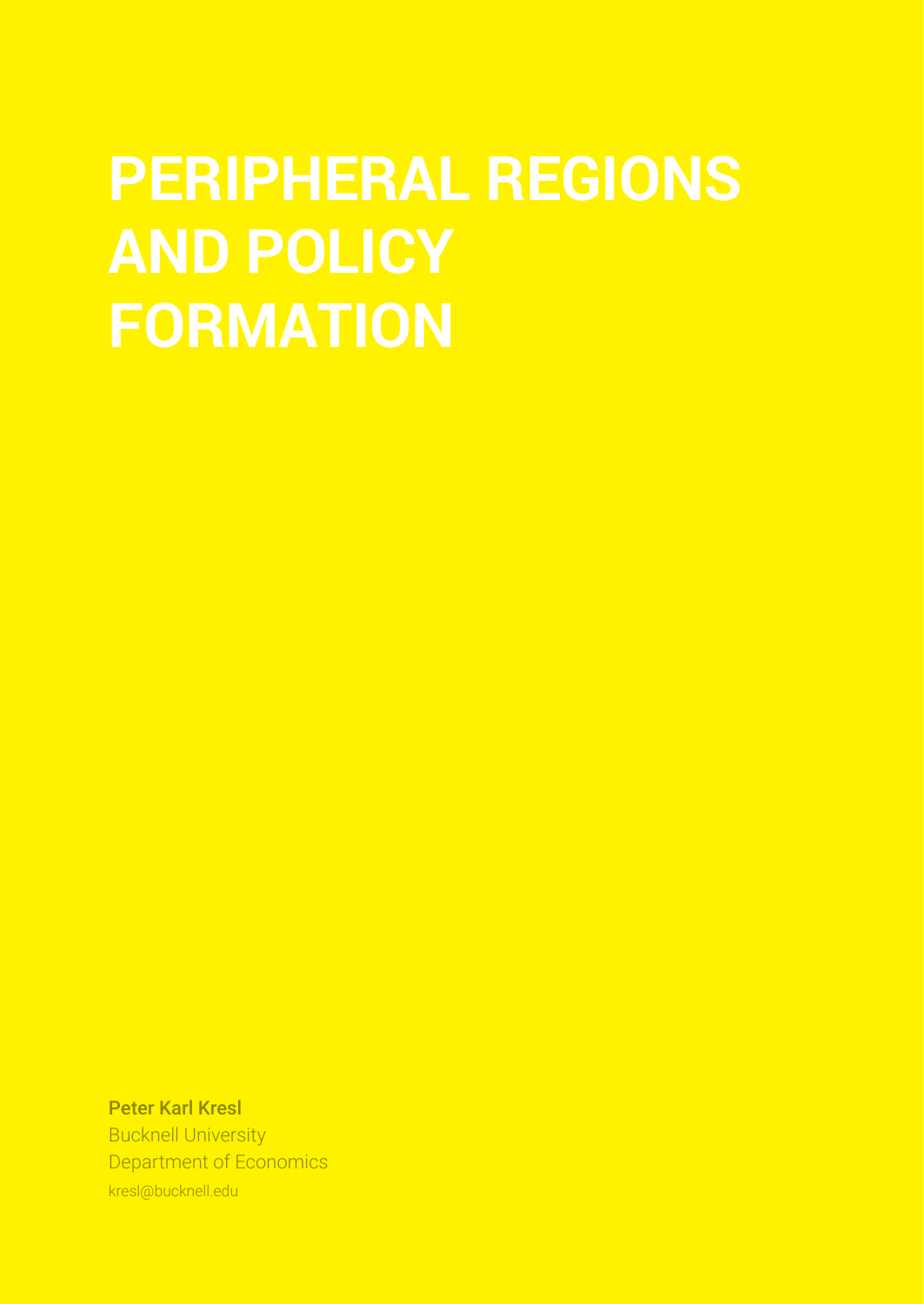## KEYNOTE ESSAY 03/05

PERIPHERAL POPULATION DENSITY TACIT EXCHANGE OF KNOWLEDGE CITY SIZE NETWORK CITIES

Political discourse in many countries is significantly impacted by the existence of populations that live in urban centers and other populations that live in rural or peripheral places. Due to factors such as population density, economic activity, proximity to schools, retail and health facilities, attachment to religion, and access to diverse political opinions, people living in the peripheral areas tend to be relatively conservative and those in urban areas are relatively liberal. Thus we have two elements of the population that tend to live in silos, having little dialogue or even contact with the other. This results in a national political dialogue that is not at all productive or capable of generating policies that would benefit the population. In many countries of Europe and the Americas, the politically left and right parties or movements are, figuratively speaking, at war with each other.

In spite of this, an examination of the reality of many areas of public policy reveals that there are, in fact, many areas of public policy that are of benefit to both urban and periphery dwellers such as, education, access to health care, management of water and waterways, funding of small businesses and banks and local governments, and infrastructure. I have recently compiled a set of 40 such policies that could be adopted because they are of direct benefit to dwellers in both silos (Kresl, 2021). Recognition of this mutual benefit could advance the discussion of public policy and even lead to implementation of some of these policies. Those living on the periphery and in the inner city could engage in a dialogue that would be of benefit to both of these groups, and peripherality would no longer be identified with exclusion from a beneficial political discourse.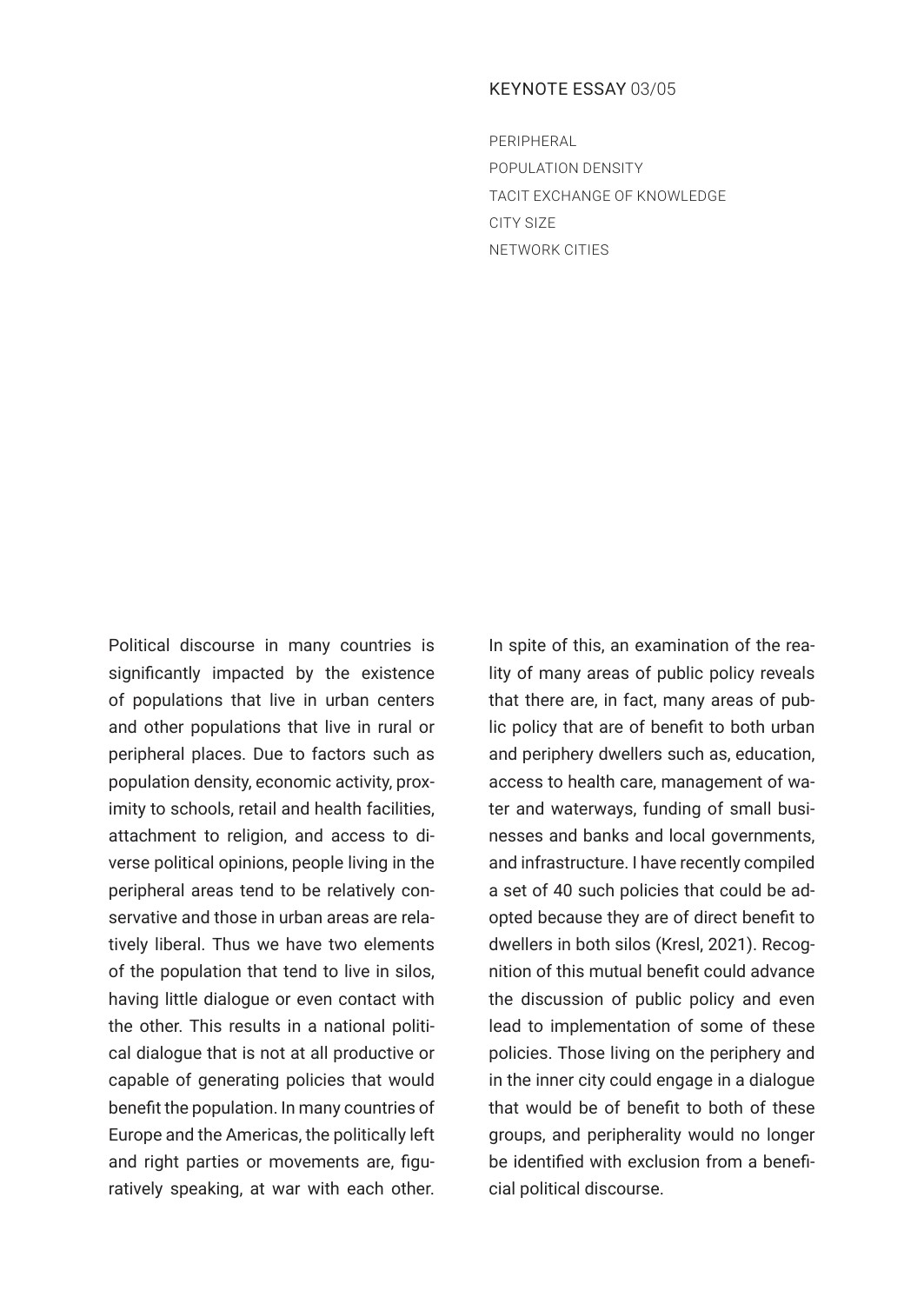It is a rather general feature of public policy in democratic, or reasonably so, societies that the forces that articulate and implement policy with regard to virtually all aspects of society are developed by forces that are situated in, and responsive to the needs of, central places. These are the conurbations in which most of the nation's population and most of the other than resource-based economic activity is situated. Based on one or more very large cities, these are centers of wealth, power, influence, ambition and ideas that invariably dominate the surrounding area that is, in so many ways, subordinate to each of them. Large cities have been the dominant center of our societies for millennia. Some cities, such as Rome and Athens, were rather compact, while others, such as Angkor Wat and Chichen Itza, were very expansive cities that were relatively thinly populated but extended for tens of miles. These early cities were held together by a religious faith and structure, supported by sophisticated agriculture and other production; today's large cities are economic in their structure and function and it is this characteristic and its institutions –from banks to corporate offices to policy think tanks– that give them their key role, whether formal or informal, in policy formation. Many, of course, have histories of being imperial centers that have evolved into national political capitals. But others, such as Chicago, Barcelona, Frankfurt, Los Angeles and Sydney have been blessed with a locational or economic asset advantage that has given them prominence. Some, such as Minneapolis-St. Paul, and Dallas-Ft. Worth are part of more complex conurbations than that of a single city with smaller, secondary urban centers.

In opposition to these conurbations are the areas that are peripheral to them. We will have to resolve a set of questions if we are to understand them. First, what are these peripheral regions? What are their characteristics, their strengths and their weaknesses? Second, how do they relate to conurbations, and to other peripheral regions? Third, how are the peripheral region and its residents perceived by other peripheral regions and the conurbations? How does the peripheral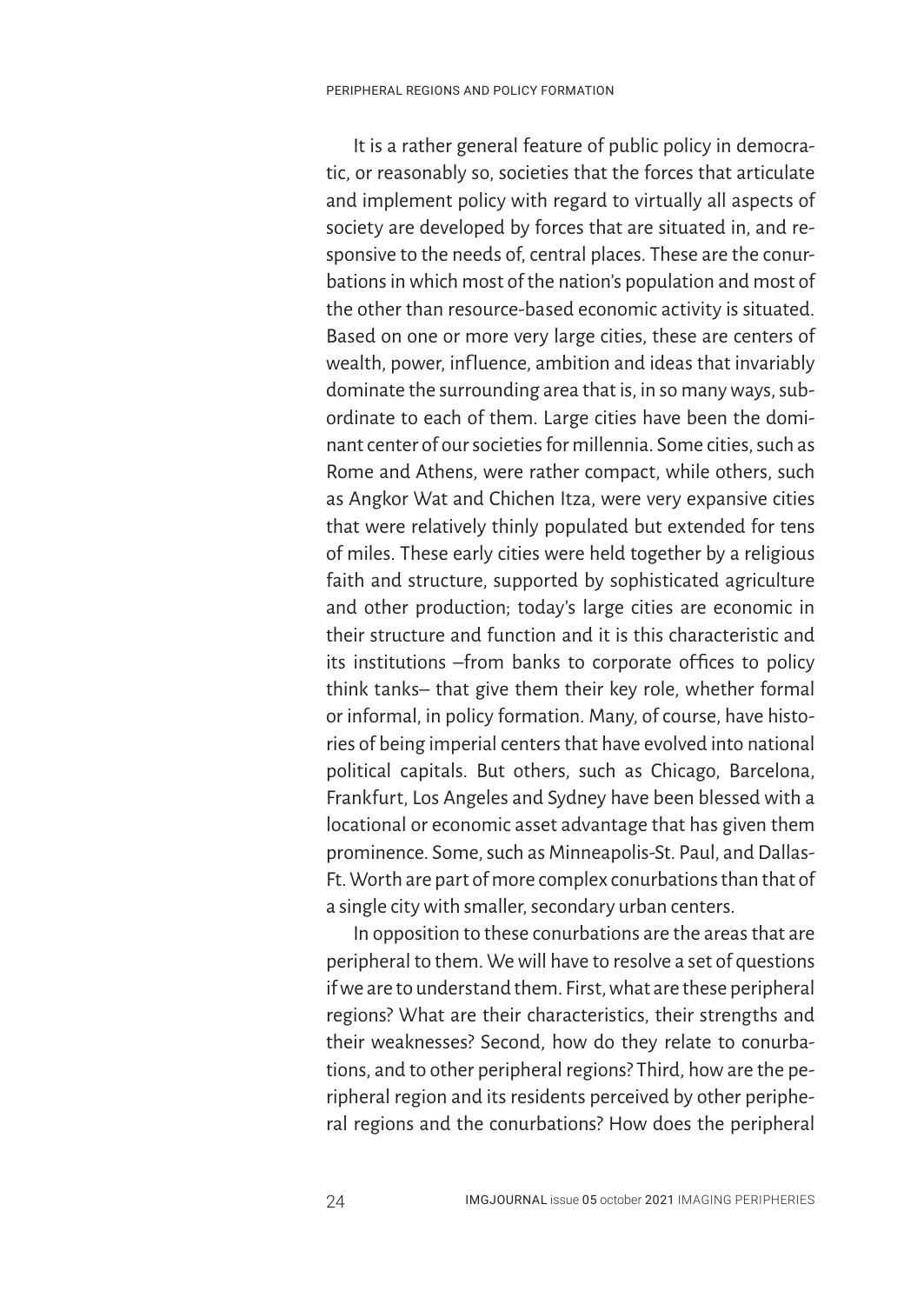region, or rather its residents, perceive the others? Fourth, how can a peripheral region insinuate itself into the area of power and decision-making? Fifth, what does a peripheral region have to offer to central areas? Finally, are alliances important? What alliances can be formed, and how?

## REPRESENTATION THROUGH IMAGES

Before we examine these important issues, it would be useful to consider some images of the relation between peripheral regions and their people and the centers of power. First, we will consider the perception of a center of power and authority in the mind of a resident of a peripheral region. Second, we will then propose images that depict the relationship between residents of the various constituencies of a political society such as the US, and then an image of a structure that comports to the relationships that exist in the urban area. The peripheral region exists both as an entity unto itself with its own objective characteristics, and as a human society that is defined in its relationship to the conurbation.

One can imagine peasants who live in a peripheral region approaching a great cathedral city, such as Salisbury or Chartres. As they get closer they see the tall spire that points upward and seems to point to the heavens and the god they presumably worship. In the cathedral, is a bishop with his ecclesiastical and lay authority and powers, and a small cohort of clergy. The cathedral owns extensive lands that generate a substantial income and wealth for it. This is as close as a resident of a peripheral region will get to power and to the process of policy formation. The peasant is humbled by this representation of power and authority and only occasionally rises above this passivity to challenge it.

The contemporary counterpart of this would be a resident of the Central Valley or the Sierra Nevada in California, approaching Los Angeles, as in Figure 2. Through the smog of the urban area one would be able to see the extensive col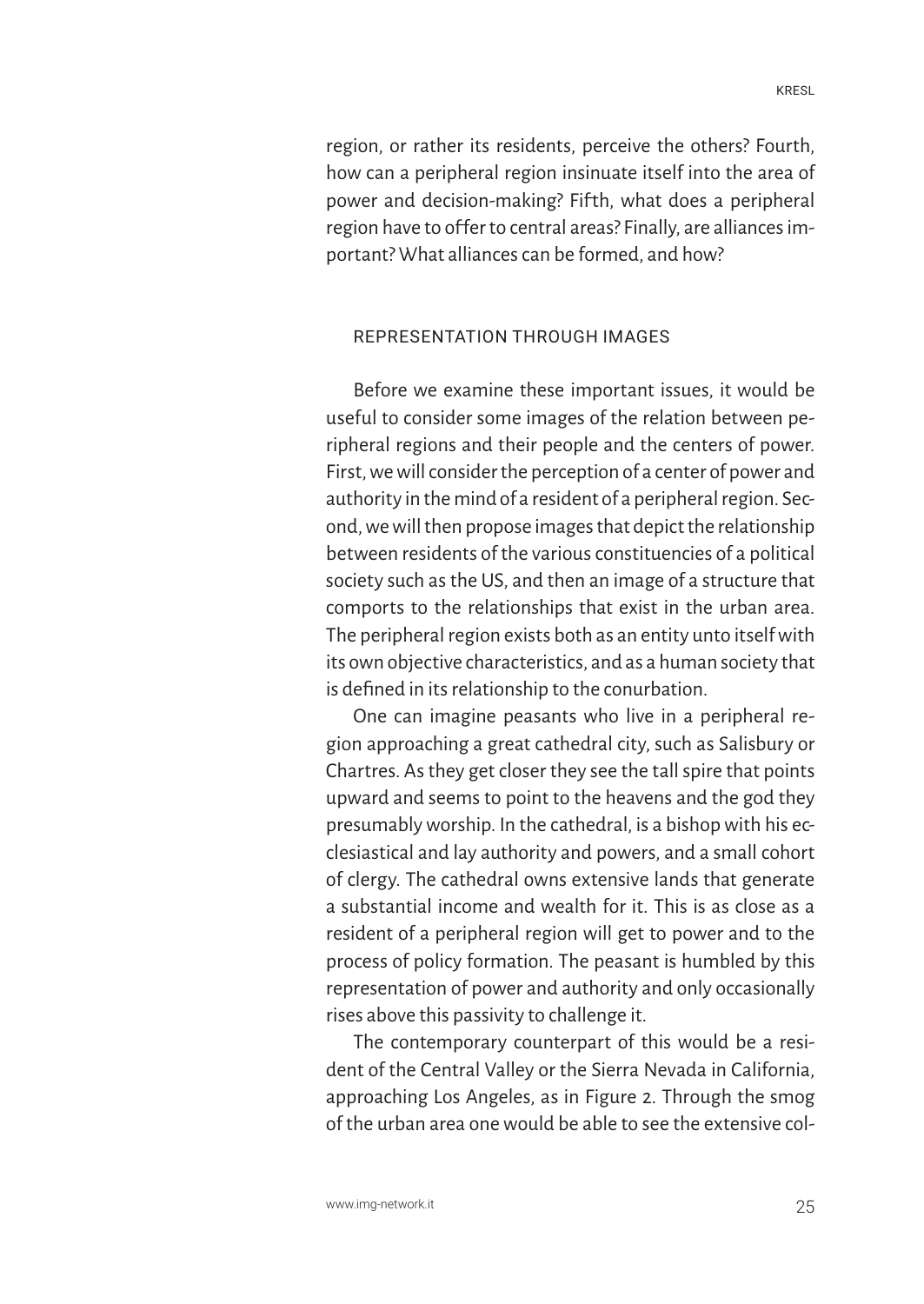

**Figure 1** Salisbury Cathedral, seen from a distance. Retrieved June 15, 2020 from <http://www. newforestexplorersguide.co.uk/ days-out/a-little-farther-away/ salisbury.html>

lection of high rise buildings that house the economic institutions and actors, the decision-makers, and the wealth that are as beyond comprehension the peripheral dweller as was Salisbury centuries earlier. The mechanisms and functioning of the decision making processes in this contemporary center of power and policy decision making are part of another world. Unless this gap is breeched, the two components of society will remain foreign to each other and little fruitful interaction is likely to take place.

The several barriers of comprehension that exist between residents of the conurbation and the peripheral regions make it difficult for them to have a fruitful conversation on public policy. Today some political actors have worked to exacerbate these differences and this incomprehension. Ann Applebaum has shown clearly how this incomprehension has been developed by autocratic leaders such as Victor Orbán in Hungary; Nigel Farage, Boris Johnson and the Brexiteers in the UK; and Donald Trump in the US. Each has followed the strategy of attacking the credibility of a free press, has eviscerated the legislature and has worked to make the court system into a house of lap-dogs (Applebaum, 2020).

In the United States, Trump has worked to create sharp divisions among the populace to the extent that the current depiction of the US electorate is that they are cossetted in separate, distinct and isolated groupings commonly referred to as silos. The image in Figure 3 depicts four such silos, each isolated from the others and completely unto itself. We can imagine the one on the left, isolated from the others, to represent the peripheral region; the other three could be three cities or perhaps three urban centers clustered in a single conurbation, but also isolated from, and probably competing with, each other. Or we could imagine the silo on the left is the electorate with the other three being Applebaum's press, legislature and judiciary, all tamed and incapable of independent action.

A contrasting image is afforded by the Petronas Towers, in Figure 4. These two towers located in one of the world's largest cities house individuals in separate companies, in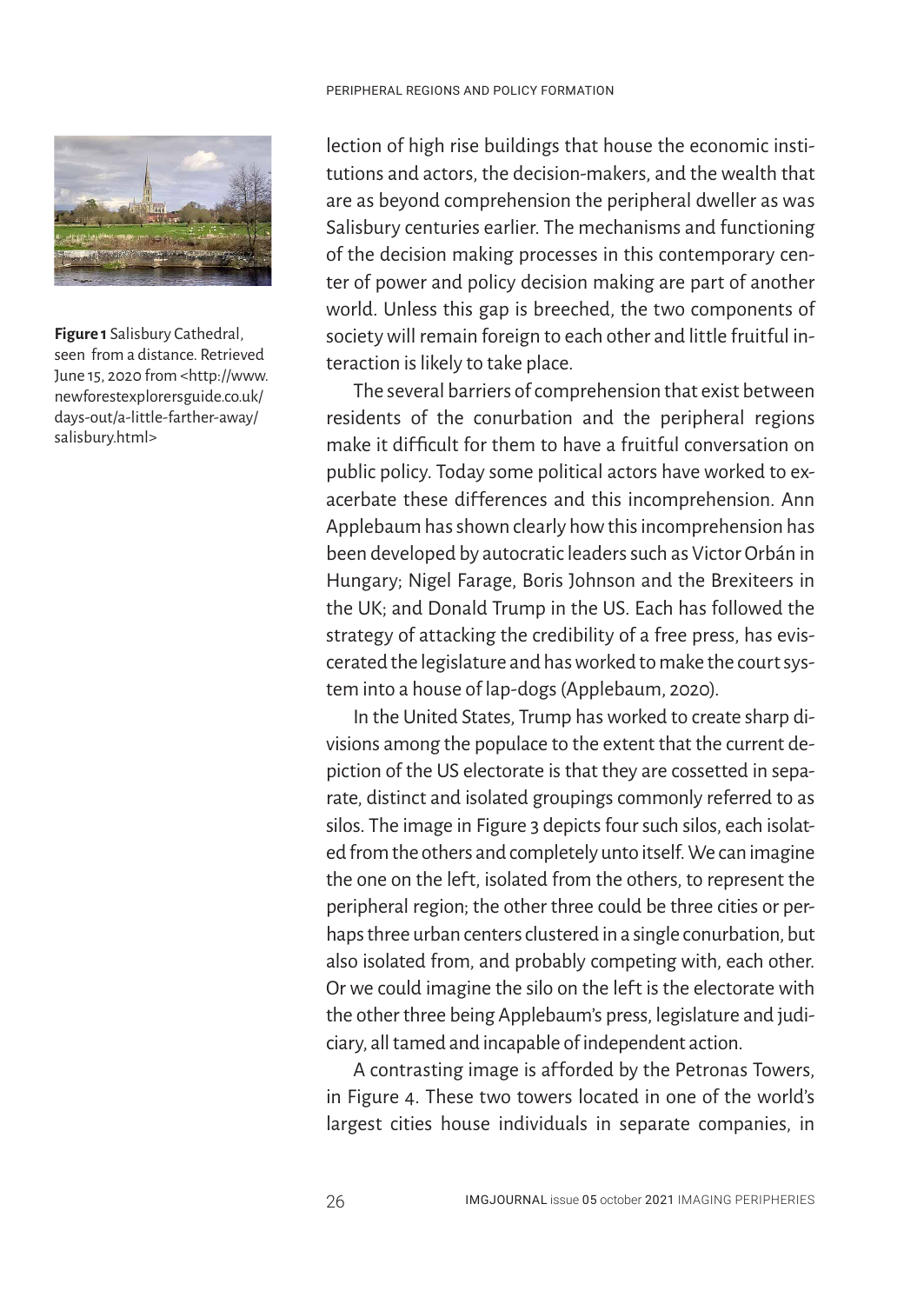

**Figure 2** Los Angeles, from a distance. Retrieved June 10, 2020 from < https:// www.everypixel.com/ image-3061468807607223793>

separate occupations, and, of course, with separate lives. Nonetheless, in this urban structure there are two bridges that connect the two towers at floor 41, for visitors, and floor 42, for staff, and that facilitates contact, communication and even collaboration with individuals in the other tower. These towers function quite differently than do the four silos. On the third floor, connecting the two towers again, is an 850 seat concert hall below which is a 1.5 million square feet retail mall. On the ground level is a public garden with fountains. "These three facilities further emphasize that this is a public and cultural structure… the design, ornamentation and spaces linked this building explicitly to this city and to this country". (Kresl & Ietri, 2017, p. 74) This is nothing at all like the silos that compartmentalize and isolate the conurbation and the periphery regions in the US.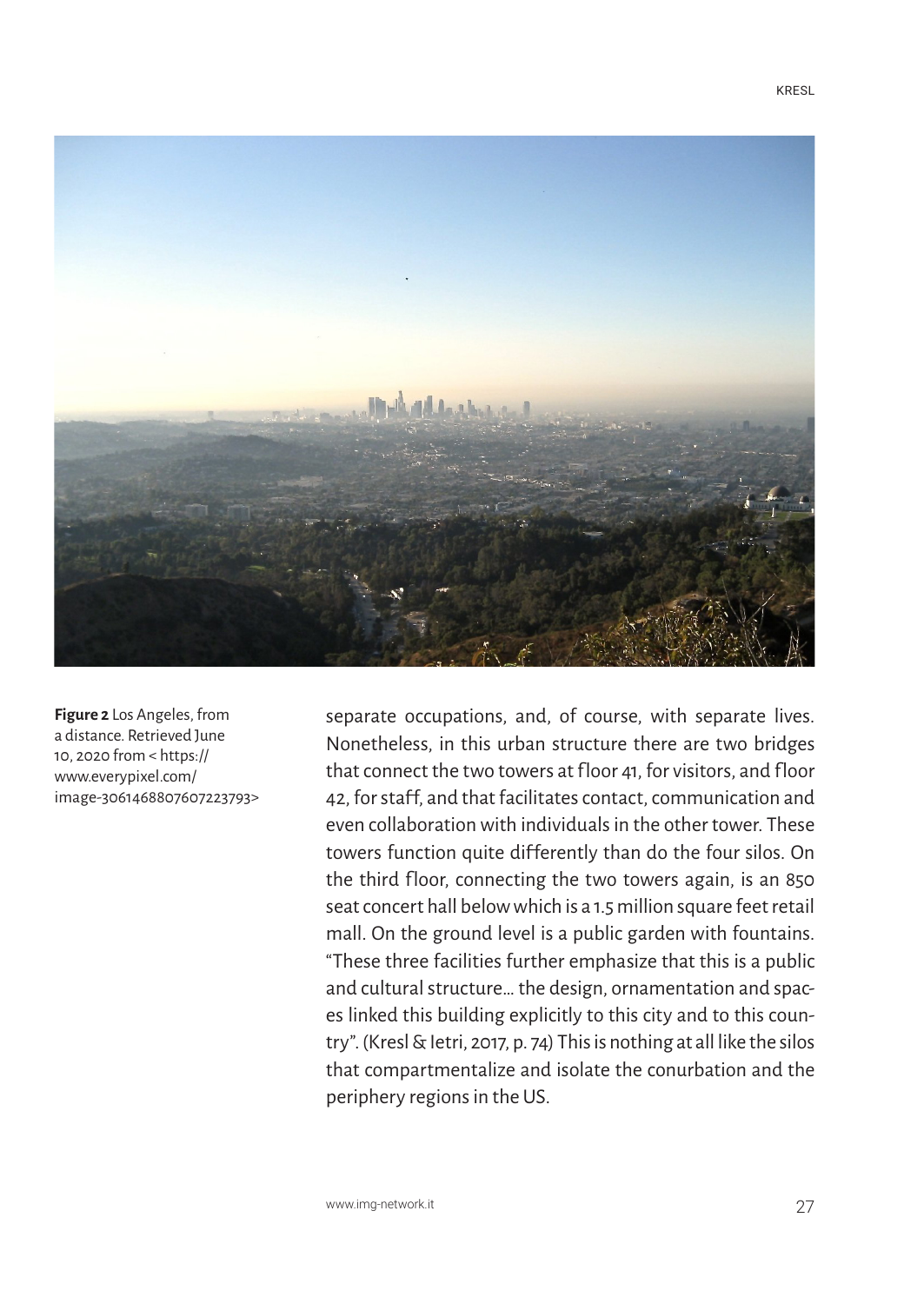

**Figure 3** Silos. Retrieved June 9, 2020 from < https://www. cmswire.com/digital-marketing/ how-silos-are-killing-youromnichannel-strategy/>

## OBSERVATIONS *RE* PERIPHERAL REGIONS

Now we can turn to examination and analysis of the characteristics of peripheral regions, their relationship with conurbations, and their potentiality for economic actions that will work to their advantage.

Perhaps the most striking characteristic of peripheral regions is their low population density and the greater distances that must be traveled for necessities such as schooling, health care, air travel and centers of retail that characterize them in comparison to conurbations. Health care is the most pressing issue and this has been exacerbated by the economics of the contemporary model of provision of care in which private equity and other models based on high returns to investors rather than service to clients are becoming the rule. Large urban hospitals have been buying smaller rural hospitals, which they then close after a short period of time, forcing residents in peripheral areas to travel great distances for care. This is also happening in urban areas, especially in low income minority parts of the city, urban zones that are so deprived of modern technology and assets that they can properly be considered as urban peripheries. A case in point is that of the Hahnemann University Hospital in Philadelphia. Private equity investors see structures, such as hospitals, as real estate that has a higher market return as apartment housing or a retail center than it does as a hospital. When Hannemann was shuttered, residents of North Philadelphia lost their accessible hospital and their access to health care was greatly diminished. After destroying Hahnemann, the investor returned to California and a new seven million dollar, eight thousand square foot house (Pomorski, 2021, p. 37). Interestingly enough, this issue puts peripheral regions in the same bag, so to speak, as inner city residents with regard to adequacy of health care, and with regard to their relationship to the high tech urban space. A policy that would be beneficial to both constituencies and that would bring them out of their silos into a collaborative initiative, would be construc-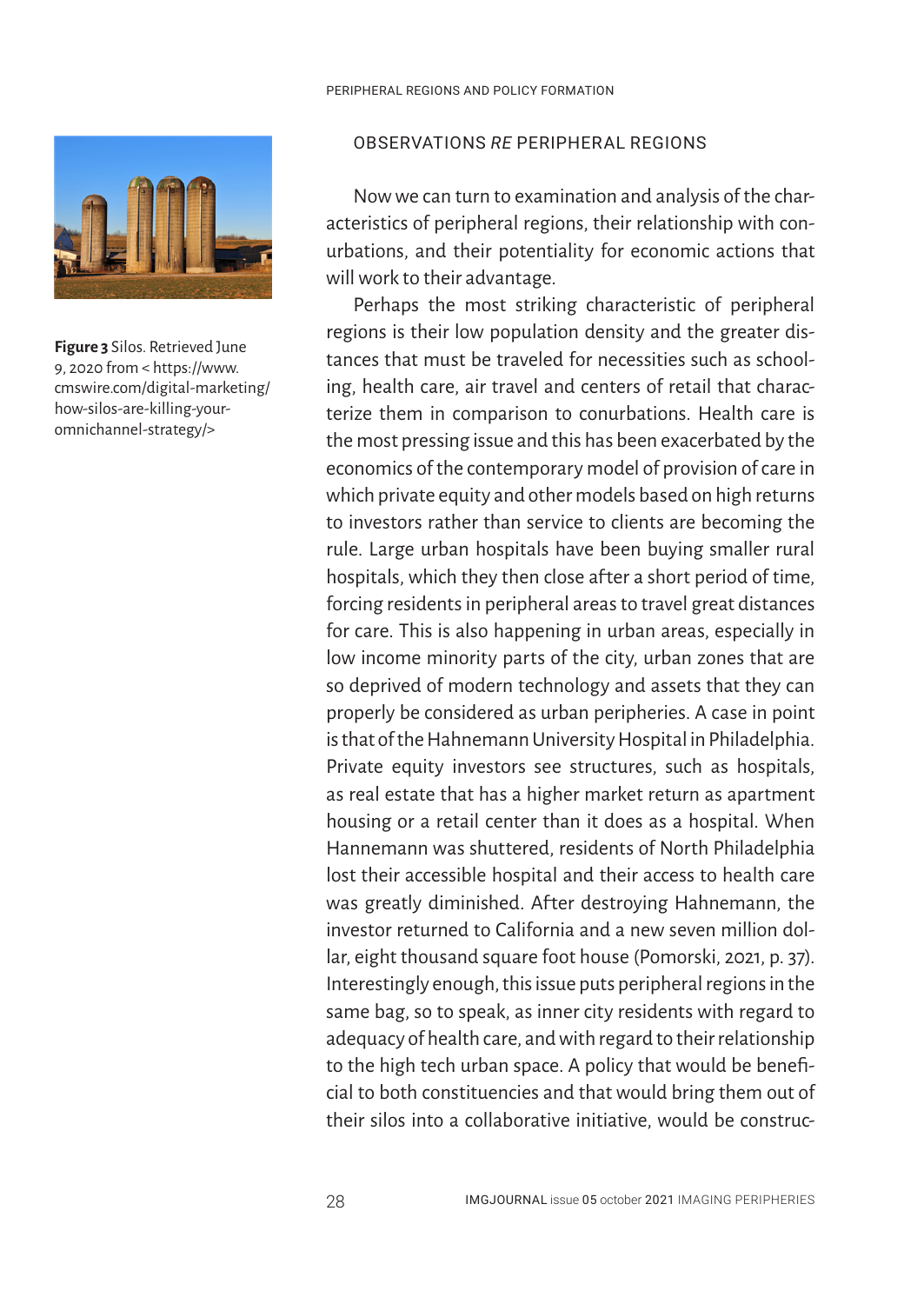

**Figure 4** The Petronas Towers, Kuala Lumpar, Malaysia. Retrieved December 10, 2016 from: Andy Mitchell from <https://commons.wikimedia. org/wiki/File:Petronas\_ Panorama\_II.jpg>

tion of scores or hundreds of health care clinics staffed by 3-5 medical professionals, throughout peripheral regions such as Maine, Eastern Oregon, Appalachia and the Great Plains, as well as the city centers of large cities such as Chicago, Philadelphia, Dallas and Atlanta, who could provide basic care to 'walk ins' and could also manage a telemedicine linkage with a major hospital anywhere in the country. There are many other such policy initiatives that could unite peripheral region residents with their counterparts in urban areas that could diminish the power of the current silo model.

In a just published book, *Public Policy in Contentious Times*  (Kresl, 2021), I have examined the relevance of an extensive number of public policy initiatives relating to the economy, the environment, schooling, infrastructure, urban-rural issues, and Case and Deaton's "Deaths of Despair" – drugs, alcohol and suicide (Case & Deaton, 2020). In these six policy areas I discerned there are 40 specific policy recommendations that would be relevant to, and supported by, both peripheral and urban, especially inner city, populations. In addition to health care, policies that would be beneficial to both silos include: pre-K and K-12 education; drinkable water whether availability in the West or in lead-free pipes in older towns and cities; investments in skill developments of young people; access to high speed internet; support for small businesses and small banks; support for small and general purpose air ports/fields; upgrading rail and bus service; more intelligent forest management; and transfers of funds to local governments for infrastructure improvements. Of the policies I have identified, 22 of them have been included the three policy initiatives proposed this year by President Biden – the American Rescue Plant Act, the American Jobs Plan and the American Family Plan. In spite of resentment, lack of respect and indifference felt by those who populate the various silos of our society, I have shown these policies to be potentially supported by these various constituencies.

The spatial distribution of the US population has significant impacts on the formation and adoption of public policy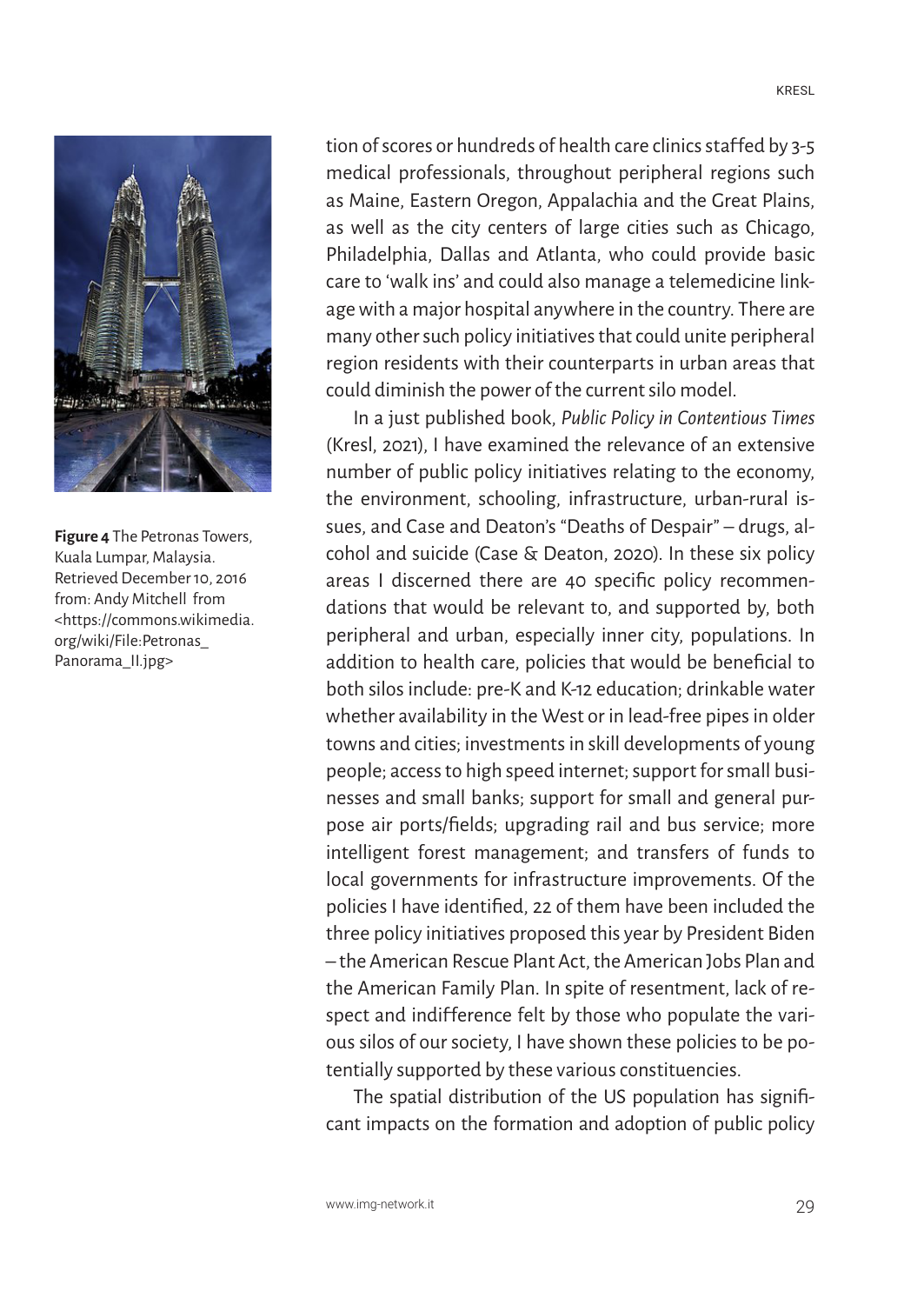in the political structures of the country. Throughout the US, the median density for Democrat districts is 1,197 per square mile, while it is 738 for independents, and just 585 for Republicans. Urban areas are predominantly Democratic, and rural or peripheral regions tend to be Republican. Similar patterns are found for per capita income and educational attainment, with peripheral regions being less wealthy and less well educated. It is also interesting that the median distance from a city of 100,000 population or more is 12 miles Democrats, 17 miles for Independents and 20 miles for Republicans. Hardly peripheral but these are median figures and with many Republicans situated in some high income suburbs, the rest of the members of this party can indeed be located in the periphery, quite distant from a conurbation; the figures remain indicative of the relation of each group to an urban center (Marist Poll, 2021). In a study of 50 democracies, Gethin, Martínez-Toledano and Piketty found that "rural zones are always more favorable to Conservatives. To the extent that they tend to be less developed than the cities, this cleavage has contributed historically to inhibiting class division" (Gethin et al., 2021, p. 21). Piketty has shown that between the end of WWII and 1990 better educated voters opted for the Republicans but that since 1990 these voters shifted to the Democrats. In recent years this has become true for voters who are financially better off, they too have shifted noticeably from Republican to Democratic (Piketty, 2021, p. 119). Thus, whether the indicator is wealth, income, education attained, distance from a city or population density, there is a clear separation of the political values and voting between peripheral regions and urban centers. In the analysis of the 2020 US presidential election done by Dan Kopf, the Democrat Joe Biden got only 30 per cent of the vote in counties with less than 100 people per square mile, but 55 per cent in counties with 2,000 per square mile. Population density is clearly a causal factor in the creation of the silos in American society.

Furthermore, I found that with many people living in close proximity the number of people one meets will be greater the more densely people are concentrated. There are more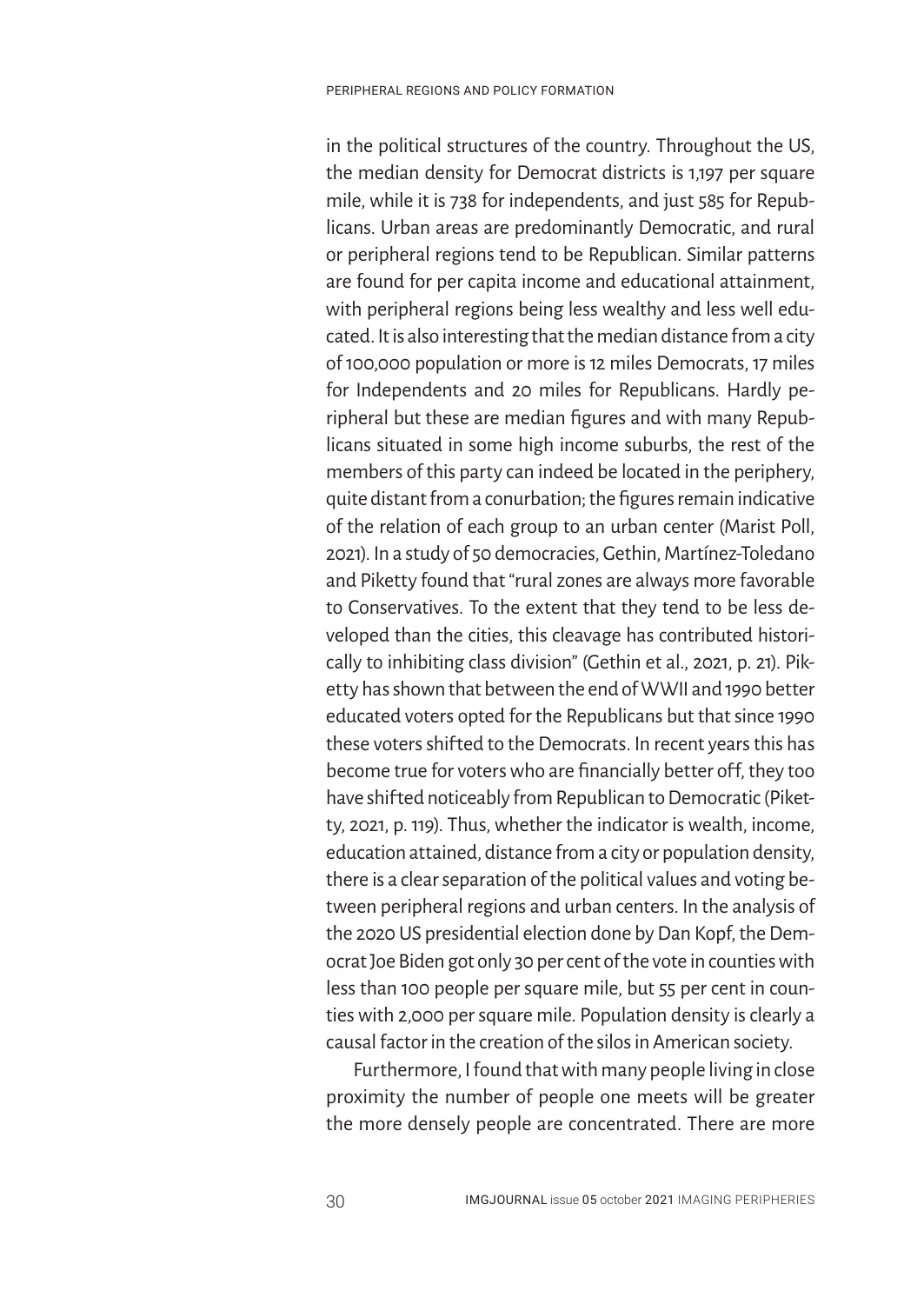acquaintanceships, subcultures develop and thrive, and progressive ideologies are given freer rein to develop and to flourish. This counters the traditionalism that is common in less dense populations in which religiosity and conservatism (and gun ownership) are stronger (Kresl, 2017).

According to Reeves,

In rural, less populated areas, residents are more likely to know one another and to talk with their neighbors. Those interpersonal relationships are highly influential and can create a social pressure to conform. There also is a lot of resentment on the part of rural residents toward urban communities. (Savat, 2020)

Conformity may work well in agricultural, that is peripheral, regions where technology and practice advance only slowly, but it inhibits the free interchange of ideas and the 'tacit exchange of knowledge' that sustains sectors of the economy in which technology and practice, by competitive necessity, advance rapidly.

Given the low population density in peripheral regions, settlements and their economies are necessarily rather small. Does this inhibit firms and communities in these regions from taking advantage of features that one finds in conurbations? That is, is there an advantage of size that these regions cannot achieve? Kotkin wrote that: "Increasingly, the key formula is not about achieving size, but efficiency" (Kotkin, 2014, p. 4). One way to achieve the equivalency of size in through, what Alonso, referred to as "borrowing size" (Alonso, 1974, p. 200). Borrowing size can enable the small peripheral economy to gain the advantages of being in a large conurbation: 1) by linking itself to an international airport by means of a small regional airport, 2) by offsetting lack of economies of agglomeration with lack of diseconomies such as congestion or crowding, 3) by using lower costs in the smaller economy to offset the cost of transporting components or raw materials of production from the larger location and 4) by using the virtual revolution in production that has been brought by telecommunication advances to enable workers hundreds of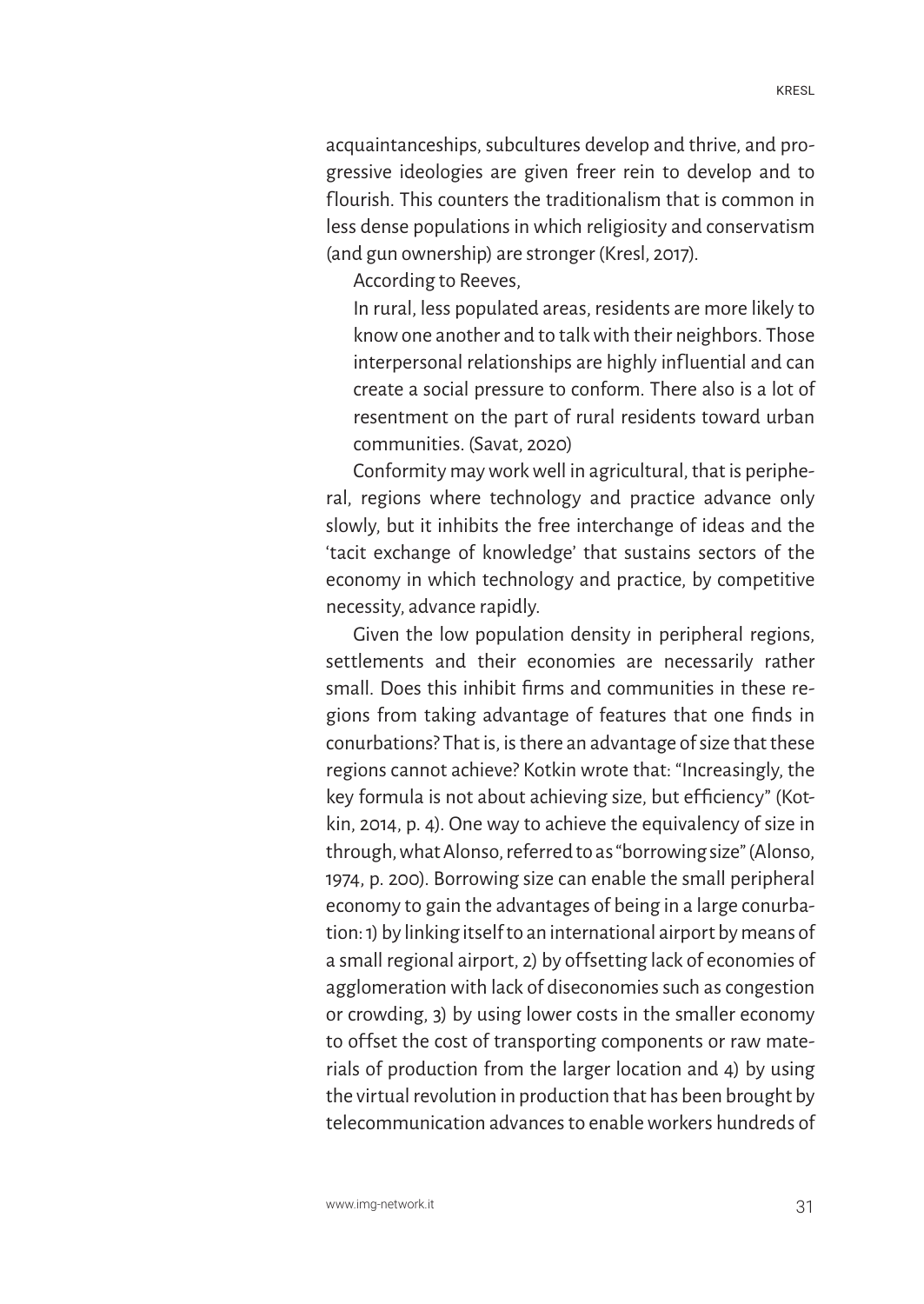miles distant to work together collaboratively. Many workers have discovered during the pandemic period that they like working from home, no matter how distant from the office it may be, and employers are discovering that workers can be as fully effective when work is being done in the worker's home. This is bringing a small revolution to the economic efficiency and competitiveness of producers in peripheral regions.

Much has been written about the movement of workers out of the high tech coastal cities, presumably into the interior of the country and even into the periphery. However, a report published by Brookings calls this into question. While it is true that 4.7 million workers have moved out of eight major coastal cities during the past year, less than 200,000 have moved into the Heartland and Mountain states – the periphery, and many of them moved to existing tech centers such as Madison, Wisconsin, Denver, Colorado, Nashville, Tennessee, and Boise, Idaho. The majority of moves were just to suburbs and other towns in close proximity to the pleasures of the big city (Muro et al., 2021).

This advance in technology means that producers and towns in the peripheral region can establish collaborative relationships with counterparts in other locations in the periphery, or elsewhere. Effective linkages between workers in many high technology areas of the economy are being established whether the workers are on the 10<sup>th</sup> and 20<sup>th</sup> floors of the same building or on different continents. The person on one end of the connection may not be aware of, or care about, the population or the population density where the person on the other end of the connection is working – it is simply irrelevant. The future economy will very likely bring exciting new opportunities for active engagement in the larger economy for producers in peripheral areas. Allen Scott speaks of a new state of affairs "where the city and the country seem to be set on a path of reconvergence toward one another". He focuses on "non-metropolitan areas comprising rural expanses and associated networks of small towns that participate in the new cognitive-cultural economy" (Scott, 2012, pp. 15, 149). Creation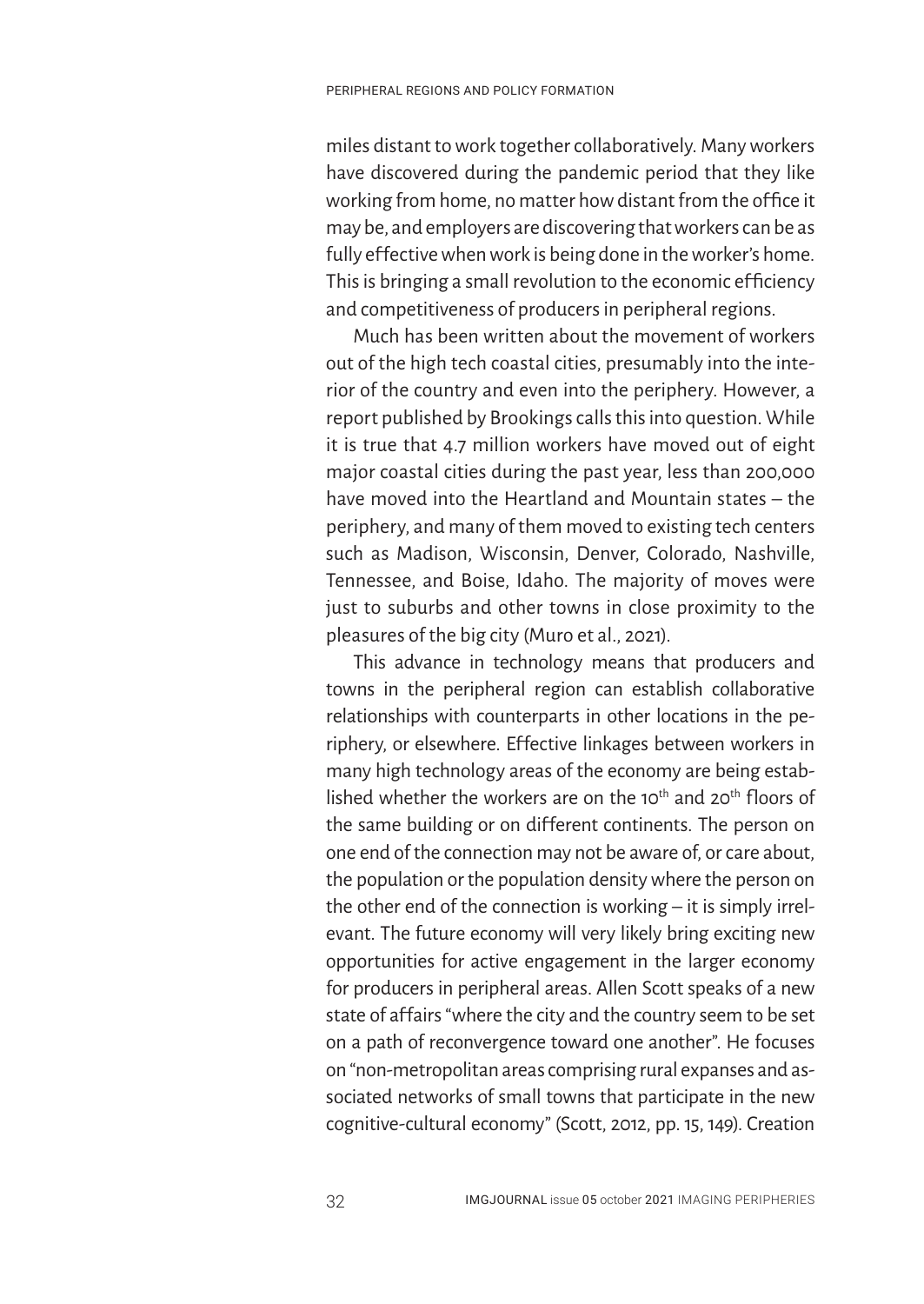of "associated networks of small towns", presumably in the peripheral regions, will enable them to form collaborative relationships that enable them to achieve efficient linkages and structures of production that make it possible for them to form production entities that are competitive in national and in international markets. This is clearly one way in which peripheral regions can become actors on the greater stage.

City size has always been a criterion of a successful city, but this has been under reconsideration in recent years. The question posed by one of the first writers on the subject of the "creative city", Charles Landry, is

whether smaller places, especially those with industrial traditions such as producing coal, steel, manufactured goods or beer can be creative. In relative terms the answer is yes. While they cannot compete with global hubs there is a vast range of global niches and strengths to be captured. And indeed very large places often become dysfunctional and so reduce their creativity potential. (Landry, 2011, p. 524)

David Batten has studied "network cities", and finds that key factors in the success of this structure include "conflicting forces of agglomeration and dispersion; geographical proximity and commuting time: local transport costs; diversity and complementarity of function; land prices; and access to quality green space" (Batten, 2011). That this structure can exist successfully in a peripheral region is indicated by one of his successful "functional cohesive web(s) of not-too-distant settlements" is that of New Mexico's Technology Triangle, consisting of Albuquerque, Santa Fe and Los Alamos (Batten, 2011, p. 303). The Technology Triangle is about 500 miles from major cities – Phoenix and Denver, but has a history of research in aerospace and nuclear power. High speed internet and air travel have greatly reduced the isolation of city networks in peripheral regions.

Half of college/university graduates leave their birth state by the age of 30, whereas this is true for only 27 per cent of high school graduates and less than 17 per cent of high school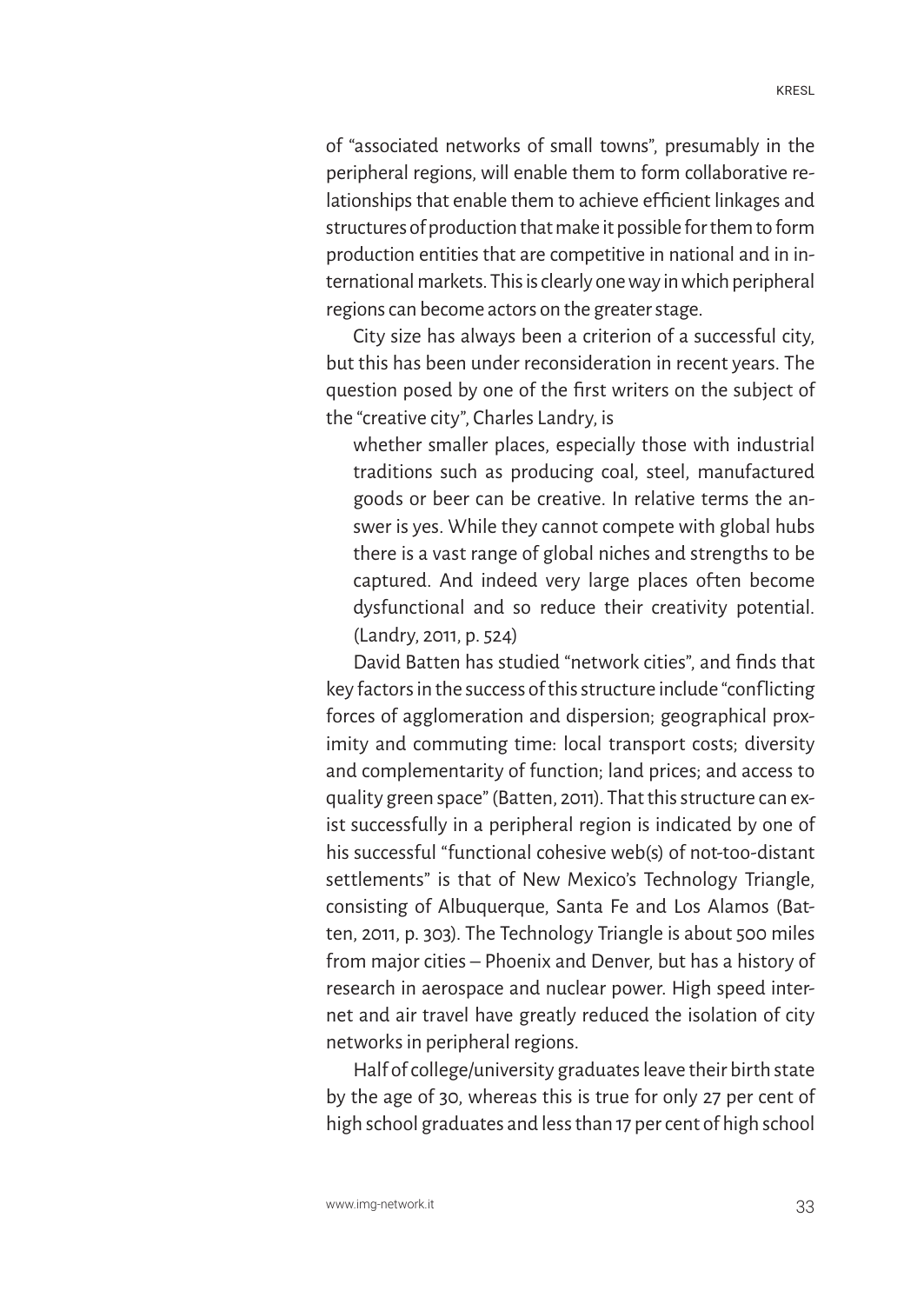dropouts do (Moretty, 2012, p. 157). Thus, the peripheral city or town has the challenge of retaining its educated youth, perhaps more than attracting talented workers from cities. Anderson, et al. suggest that a greater challenge for peripheral regions is that of creating a beneficial business climate. They should work to "strengthen their originality and authenticity rather than trying to become more global in their people climate, as they cannot compete in that playground with larger city regions". They can make themselves attractive to skilled workers by focusing on their social relations and their local identity. But they do believe that peripheral regions can carve out a place for themselves in the competitive environment (Anderson et al., 2014, p. 133).

## CONCLUSIONS

My objective in this paper was presentation of an analysis as to how peripheral regions in the US relate to the rest of the polity and the economy, and to then propose a model of analysis that will enable us to bridge the gap that separates relatively conservative residents in peripheral regions with the more liberal counterparts in conurbations. Each has been portrayed as being cossetted in a silo that provides an effective barrier to interaction with dwellers of the other silo or silos. In the context of the US, the division can also be seen as that of rural and urban, town and city, and Red state and Blue state, or as periphery and conurbation. In the current political condition of the US, bi-partisanship in Congress has broken down and the public has no mechanisms for imposing a rational resolution of political differences. One of the key factors has been the deterioration of news media, as more citizens retreat from newspapers that brought both liberal and conservative columnists and consensus views of current events. Private capital investors have purchased major city newspapers such as the Chicago Tribune and the Denver Post, among others, dismissed much of the editorial and reportorial staff in stra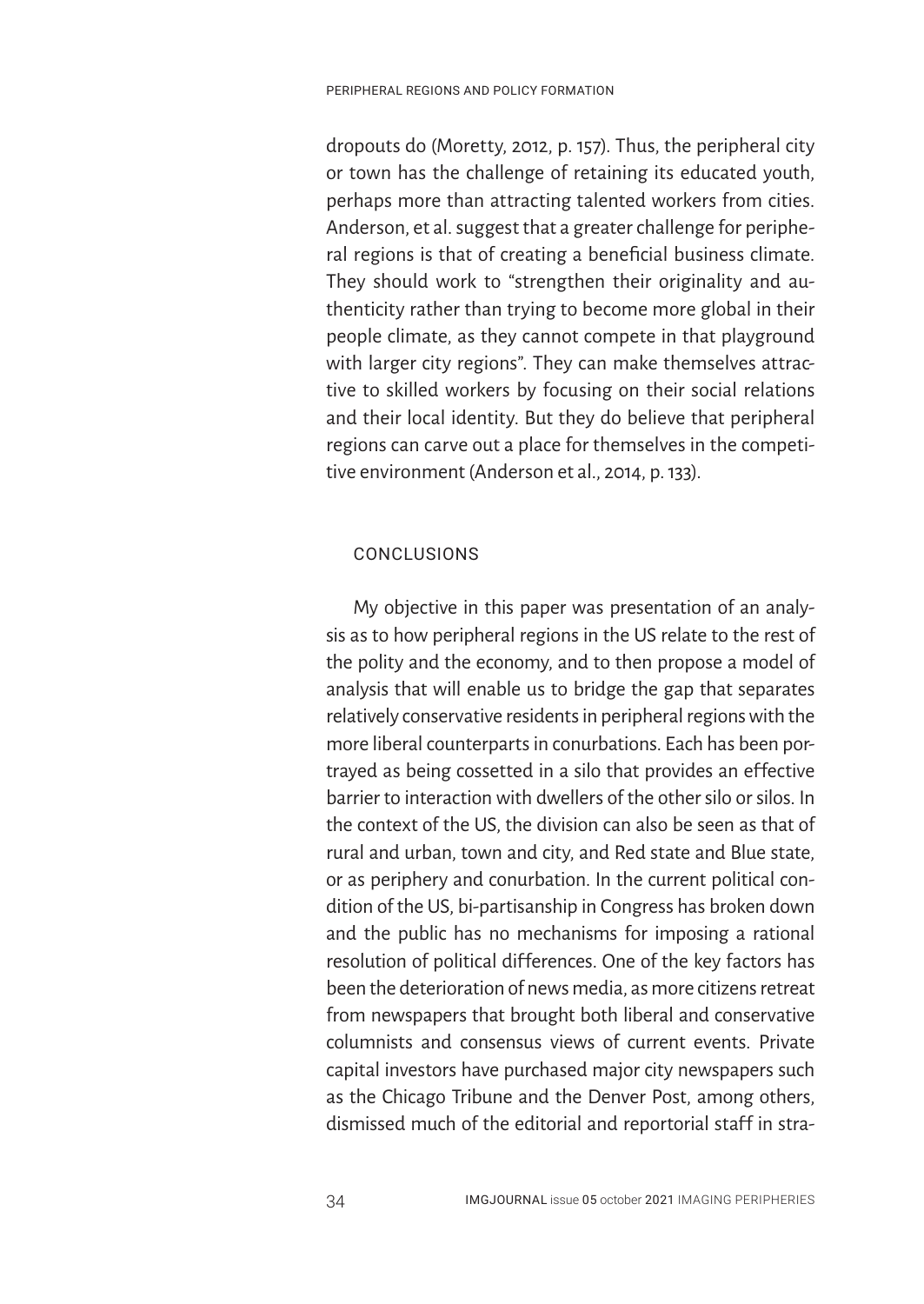tegies that have brought the demise of historically important sources of balanced news and editorial comment. Individuals have retreated to their silos, of left and right, with little interaction, relying on their favored site to use algorithms to select for them what they should read and that shield them from news that would challenge their cossetted opinions.

We have noted that peripheral regions have tended in the US to be relatively, if not aggressively, conservative. Other features such as low population density and the resulting distances to schooling, health, retail and other features of modern life contribute to the shaping the identity and the economic potential of peripheral regions. Nonetheless, the analysis of this paper indicates that there are many areas of policy in which residents of peripheral regions and those of, among others, inner city districts have commonality in objective and in impact that will allow for development of inter-silo communication and the formation of policies that will benefit both communities. These include: health care, schooling, infrastructure, funding for small business/banks and local governments, and management of forests and waterways, among other things.

Much of the attachment to an individual silo is based on misinformation and ignorance. Peripheral regions have the most to benefit from a rational, dispassionate discussion of public policy. They deserve to be serviced by objective presentation and discussion of the major political issues of the day, as well as analysis of the costs and benefits of individual policies.

#### REFERENCES

- Alonso, W. (1971). The economics of urban size. Regional Science Association Papers, 26(1), 67-83.
- Anderson, K., Bugge, M., Hansen, H., Isaksen, A., & Raunio, M. (2014). One size fits all? In D. Andersson, Å. Andersson & C. Mellander (Eds.), Handbook of Creative Cites (pp. 284-306), Cheltenham, UK: Edward Elgar Publishers.
- Applebaum, A. (2020). Twilight of Democracy. New York, NY: Doubleday.

Batten, D. (2011). The creative potential for network cities. In D. Andersson, Å. Andersson & C. Mellander (Eds.), Handbook of Creative Cites (pp. 284-306), Cheltenham, UK: Edward Elgar Publishers.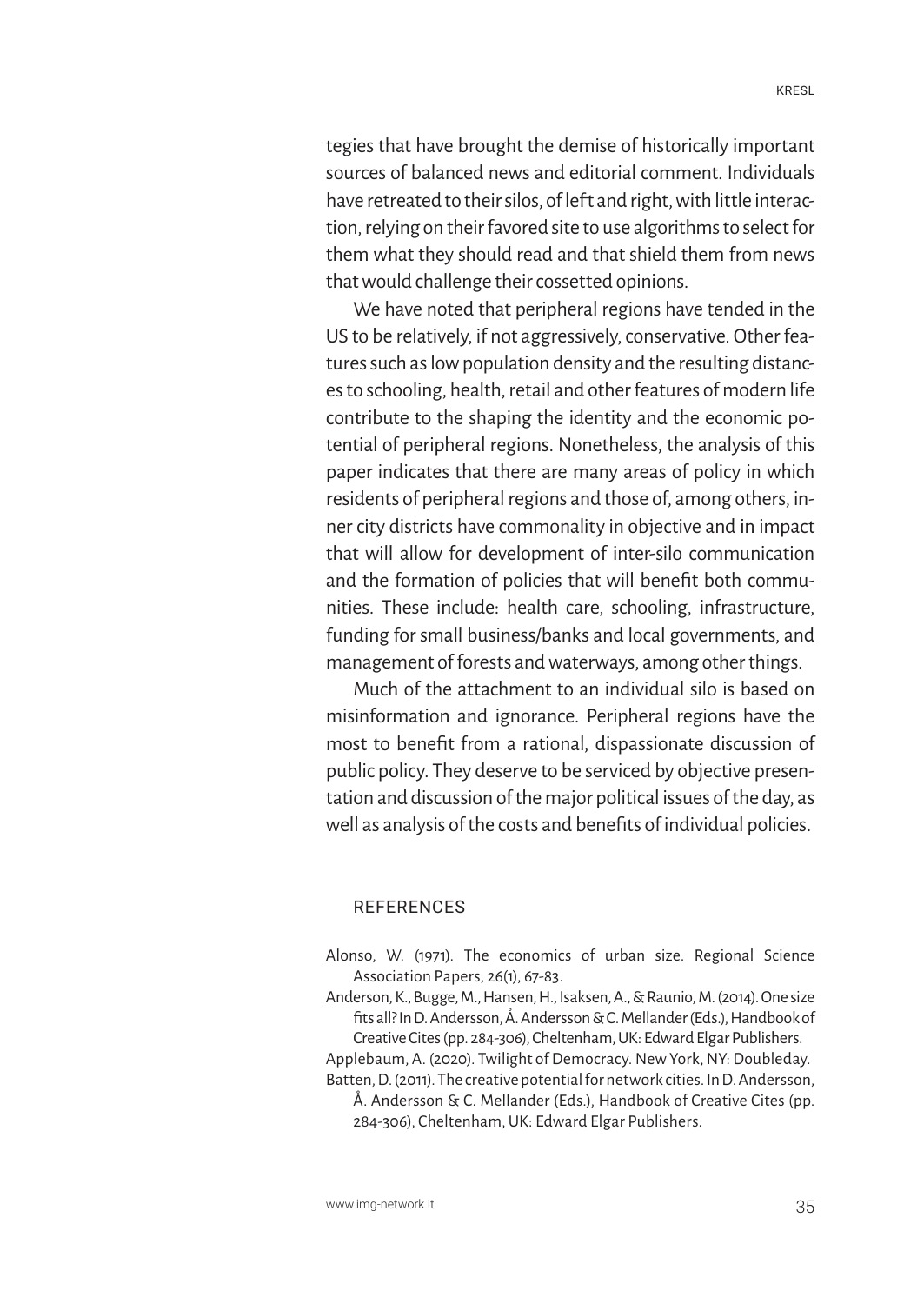- Case, A., & Deaton, A. (2020). Deaths of Despair. Princeton, NJ: Princeton University Press.
- Gethin, A., Martínez-Toledano, C., & Piketty, T. (2021). Clivages politiques et inégalités sociales dans 50 démocraties, 1948-2020. In A. Gethin, C. Martínez-Toledano & T. Piketty (Eds.), Clivages politiques et inégalités sociales. Une étude de 50 démocraties (1948-2020). Paris, FR : Hautes Études, Éditions Gallimard et des Éditions du Seuil.
- Kopf, D. (2020, November 6). The rural-urban divide is still the big story of American politics. Quartz. Retrieved February 13, 2022, https:// qz.com/1927392/the-rural-urban-divide-continues-to-be-the-story-ofus-politics/
- Kotkin, J. (2014). Size is Not the Answer: The Changing Face of the Global City. Singapore, SG: Singapore Civil Service College.
- Kresl, P. (2021). Public Policy in Contentious Times. Cheltenham, UK: Edward Elgar Publishers.
- Kresl, P., & Ietri, D. (2017). Creating Cities/Building Cities. Cheltenham, UK: Edward Elgar Publishers.
- Landry, D. (2011). A roadmap for the creative city. In D. Andersson, Å. An¬dersson & C. Mellander, Handbook of Creative Cites (pp. 517-536), Cheltenham, UK: Edward Elgar Publishers.
- Marist Poll (2021, April). Biden and Infrastructure, Tables. NPR/PBS NewsHour/ Marist Poll. Retrieved April 15, 2022, from https://tinyurl. com/yr67fh4n
- Moretty, E. (2012). The New Geography of Jobs. New York, NY: Houghton Mifflin Harcourt.
- Muro, M., You, Y., Maxim, R., & Niles, M. (2021, June 24). Remote work won't save the heartland. Brookings. Retrieved June 24, 2021, from https://www.brookings.edu/blog/the-avenue/2021/06/24/remotework-wont-save-the-heartland/
- Piketty, T. (2021). Gauche brahmane contre droite marchande : hausse des inégalités e transformation des clivages politiques en France, aux États-Unis et au Royaume-Uni, 1948-2020. In A. Gethin, C. Martínez-Toledano & T. Piketty (Eds.), Clivages politiques et inégalités sociales. Une étude de 50 démocraties (1948-2020). Paris, FR : Hautes Études, Éditions Gallimard et des Éditions du Seuil.
- Pomorski, C. (2021, June 7). The Death of Hahnemann Hospital. The New Yorker. Retrieved February 13, 2022, from https://www.newyorker. com/magazine/2021/06/07/the-death-of-hahnemann-hospital
- Savat, S. (2020, February 18). The divide between us: Urban-rural political dif ferences rooted in geography. The Source: Newsroom. Retrieved June 24, 2021, from https://source.wustl.edu/2020/02/thedivide-betwe-en-us-urban-rural-political-dif ferences-rooted-ingeography/
- Scott, A.J. (2012). A World of Emergence: Cities and Regions in the 21st Century. Cheltenham, UK: Edward Elgar Publishers.